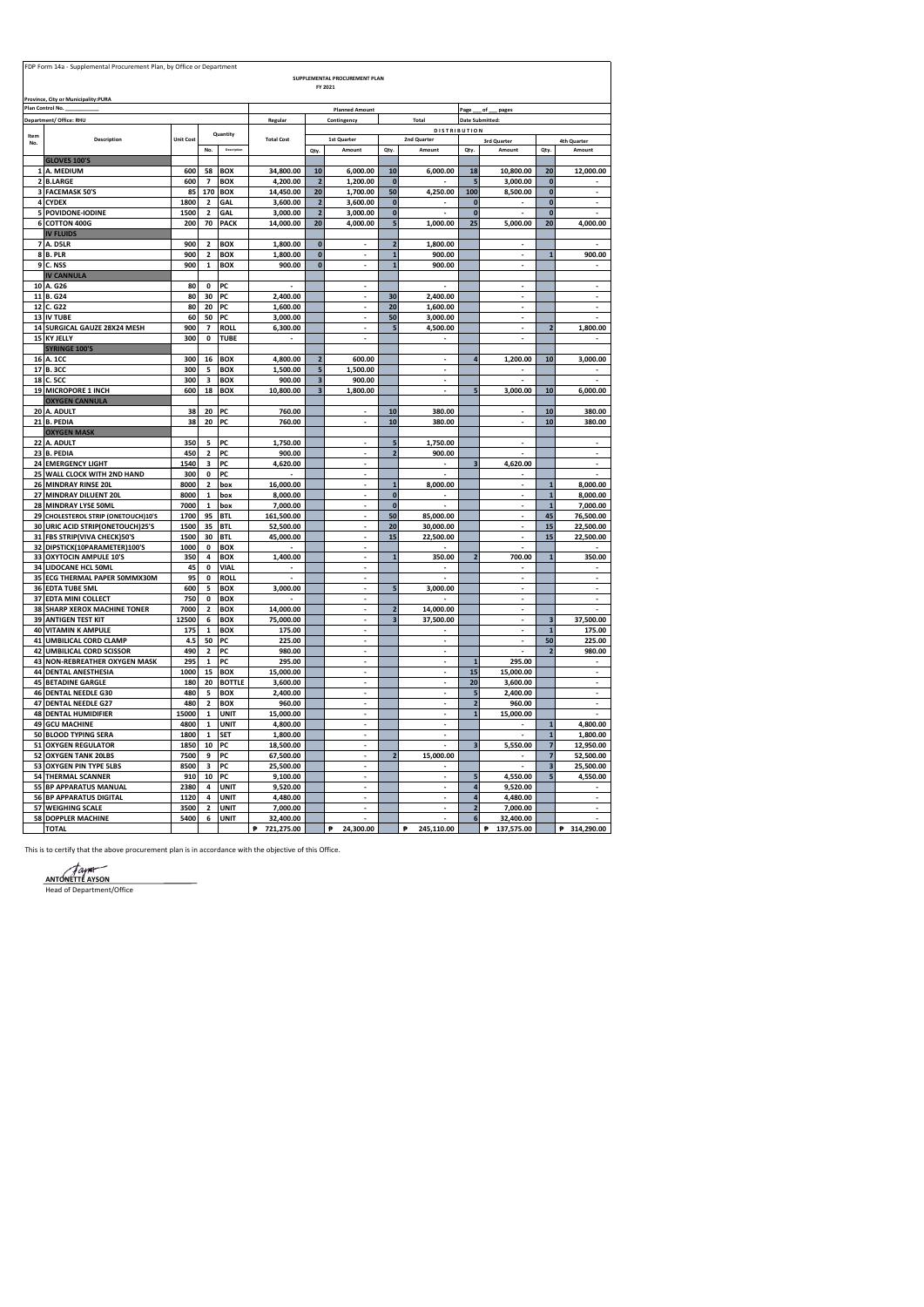**SUPPLEMENTAL PROCUREMENT PLAN**

 **FY 2021**

|                            | Province, City or Municipality:PURA |                  |     |             |                   |      |                       |      |             |                        |             |             |             |
|----------------------------|-------------------------------------|------------------|-----|-------------|-------------------|------|-----------------------|------|-------------|------------------------|-------------|-------------|-------------|
| Plan Control No. ________  |                                     |                  |     |             |                   |      | <b>Planned Amount</b> |      |             | Page ___ of ___ pages  |             |             |             |
| Department/ Office: BUDGET |                                     |                  |     |             | Regular           |      | Contingency           |      | Total       | <b>Date Submitted:</b> |             |             |             |
|                            |                                     |                  |     | Quantity    |                   |      |                       |      |             | <b>DISTRIBUTION</b>    |             |             |             |
| Item No.                   | Description                         | <b>Unit Cost</b> |     |             | <b>Total Cost</b> |      | 1st Quarter           |      | 2nd Quarter |                        | 3rd Quarter |             | 4th Quarter |
|                            |                                     |                  | No. | Description |                   | Qty. | Amount                | Qty. | Amount      | Qty.                   | Amount      | Qty.        | Amount      |
|                            | 1 Computer Desktop                  | 37,851.07        |     | 1Unit       | 37,851.07         |      |                       |      |             |                        |             | 1           | 37,851.07   |
|                            | 2 Table & Chair                     | 7,400.00         |     | 1Unit       | 7,400.00          |      |                       |      |             |                        |             | 1           | 7,400.00    |
|                            | 3 Printer EPSON L3210               | 10,106.38        |     | 1Unit       | 10,106.38         |      |                       |      |             |                        |             | 1           | 10,106.38   |
|                            | $4$ UPS                             | 2021.27          |     | 1Unit       | 2,021.27          |      |                       |      |             |                        |             | $\mathbf 1$ | 2,021.27    |
|                            |                                     |                  |     |             |                   |      |                       |      |             |                        |             |             |             |
|                            |                                     |                  |     |             |                   |      |                       |      |             |                        |             |             |             |
|                            |                                     |                  |     |             |                   |      |                       |      |             |                        |             |             |             |
|                            |                                     |                  |     |             |                   |      |                       |      |             |                        |             |             |             |
|                            |                                     |                  |     |             |                   |      |                       |      |             |                        |             |             |             |
|                            |                                     |                  |     |             |                   |      |                       |      |             |                        |             |             |             |
|                            |                                     |                  |     |             |                   |      |                       |      |             |                        |             |             |             |
|                            |                                     |                  |     |             |                   |      |                       |      |             |                        |             |             |             |
|                            |                                     |                  |     |             |                   |      |                       |      |             |                        |             |             |             |
|                            |                                     |                  |     |             |                   |      |                       |      |             |                        |             |             |             |
|                            |                                     |                  |     |             |                   |      |                       |      |             |                        |             |             |             |
|                            |                                     |                  |     |             |                   |      |                       |      |             |                        |             |             |             |
|                            |                                     |                  |     |             |                   |      |                       |      |             |                        |             |             |             |
|                            |                                     |                  |     |             |                   |      |                       |      |             |                        |             |             |             |
|                            |                                     |                  |     |             |                   |      |                       |      |             |                        |             |             |             |
|                            |                                     |                  |     |             |                   |      |                       |      |             |                        |             |             |             |
|                            |                                     |                  |     |             |                   |      |                       |      |             |                        |             |             |             |
|                            |                                     |                  |     |             |                   |      |                       |      |             |                        |             |             |             |
|                            |                                     |                  |     |             |                   |      |                       |      |             |                        |             |             |             |
|                            |                                     |                  |     |             |                   |      |                       |      |             |                        |             |             |             |
| <b>TOTAL</b>               |                                     |                  |     |             | 57,378.72         |      |                       |      |             |                        |             |             |             |

Danmontes **MARILOU T. QUITLONG** Head of Department/Office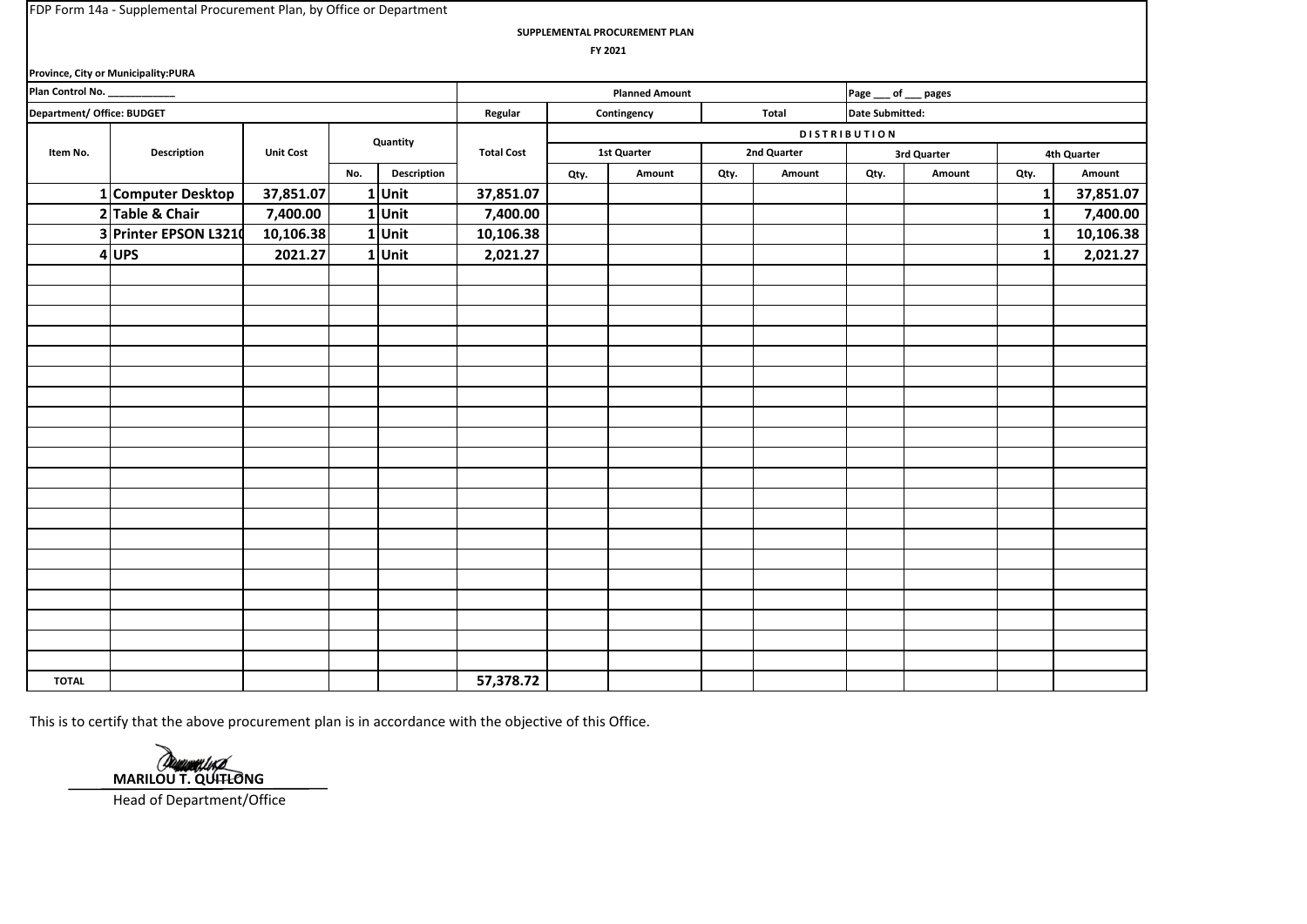**SUPPLEMENTAL PROCUREMENT PLAN**

 **FY 2021**

|                        | Province, City or Municipality:PURA |                  |     |             |                   |      |                       |      |              |                     |             |              |             |
|------------------------|-------------------------------------|------------------|-----|-------------|-------------------|------|-----------------------|------|--------------|---------------------|-------------|--------------|-------------|
| Plan Control No.       |                                     |                  |     |             |                   |      | <b>Planned Amount</b> |      |              | Page __ of __ pages |             |              |             |
| Department/ Office: SB |                                     |                  |     |             | Regular           |      | Contingency           |      | <b>Total</b> | Date Submitted:     |             |              |             |
|                        |                                     |                  |     | Quantity    |                   |      |                       |      |              | <b>DISTRIBUTION</b> |             |              |             |
| Item No.               | Description                         | <b>Unit Cost</b> |     |             | <b>Total Cost</b> |      | <b>1st Quarter</b>    |      | 2nd Quarter  |                     | 3rd Quarter |              | 4th Quarter |
|                        |                                     |                  | No. | Description |                   | Qty. | Amount                | Qty. | Amount       | Qty.                | Amount      | Qty.         | Amount      |
|                        | 1 Computer Desktop                  | 32,349.43        |     | $1$ Unit    | 32,349.43         |      |                       |      |              |                     |             | $\mathbf{1}$ | 32,349.43   |
|                        |                                     |                  |     |             |                   |      |                       |      |              |                     |             |              |             |
|                        |                                     |                  |     |             |                   |      |                       |      |              |                     |             |              |             |
|                        |                                     |                  |     |             |                   |      |                       |      |              |                     |             |              |             |
|                        |                                     |                  |     |             |                   |      |                       |      |              |                     |             |              |             |
|                        |                                     |                  |     |             |                   |      |                       |      |              |                     |             |              |             |
|                        |                                     |                  |     |             |                   |      |                       |      |              |                     |             |              |             |
|                        |                                     |                  |     |             |                   |      |                       |      |              |                     |             |              |             |
|                        |                                     |                  |     |             |                   |      |                       |      |              |                     |             |              |             |
|                        |                                     |                  |     |             |                   |      |                       |      |              |                     |             |              |             |
|                        |                                     |                  |     |             |                   |      |                       |      |              |                     |             |              |             |
|                        |                                     |                  |     |             |                   |      |                       |      |              |                     |             |              |             |
|                        |                                     |                  |     |             |                   |      |                       |      |              |                     |             |              |             |
|                        |                                     |                  |     |             |                   |      |                       |      |              |                     |             |              |             |
|                        |                                     |                  |     |             |                   |      |                       |      |              |                     |             |              |             |
|                        |                                     |                  |     |             |                   |      |                       |      |              |                     |             |              |             |
|                        |                                     |                  |     |             |                   |      |                       |      |              |                     |             |              |             |
|                        |                                     |                  |     |             |                   |      |                       |      |              |                     |             |              |             |
|                        |                                     |                  |     |             |                   |      |                       |      |              |                     |             |              |             |
|                        |                                     |                  |     |             |                   |      |                       |      |              |                     |             |              |             |
|                        |                                     |                  |     |             |                   |      |                       |      |              |                     |             |              |             |
|                        |                                     |                  |     |             |                   |      |                       |      |              |                     |             |              |             |
|                        |                                     |                  |     |             |                   |      |                       |      |              |                     |             |              |             |
|                        |                                     |                  |     |             |                   |      |                       |      |              |                     |             |              |             |
| <b>TOTAL</b>           |                                     |                  |     |             | 32,349.43         |      |                       |      |              |                     |             |              |             |

**CONCEPCION A. ZARATE, M.D.** Head of Department/Office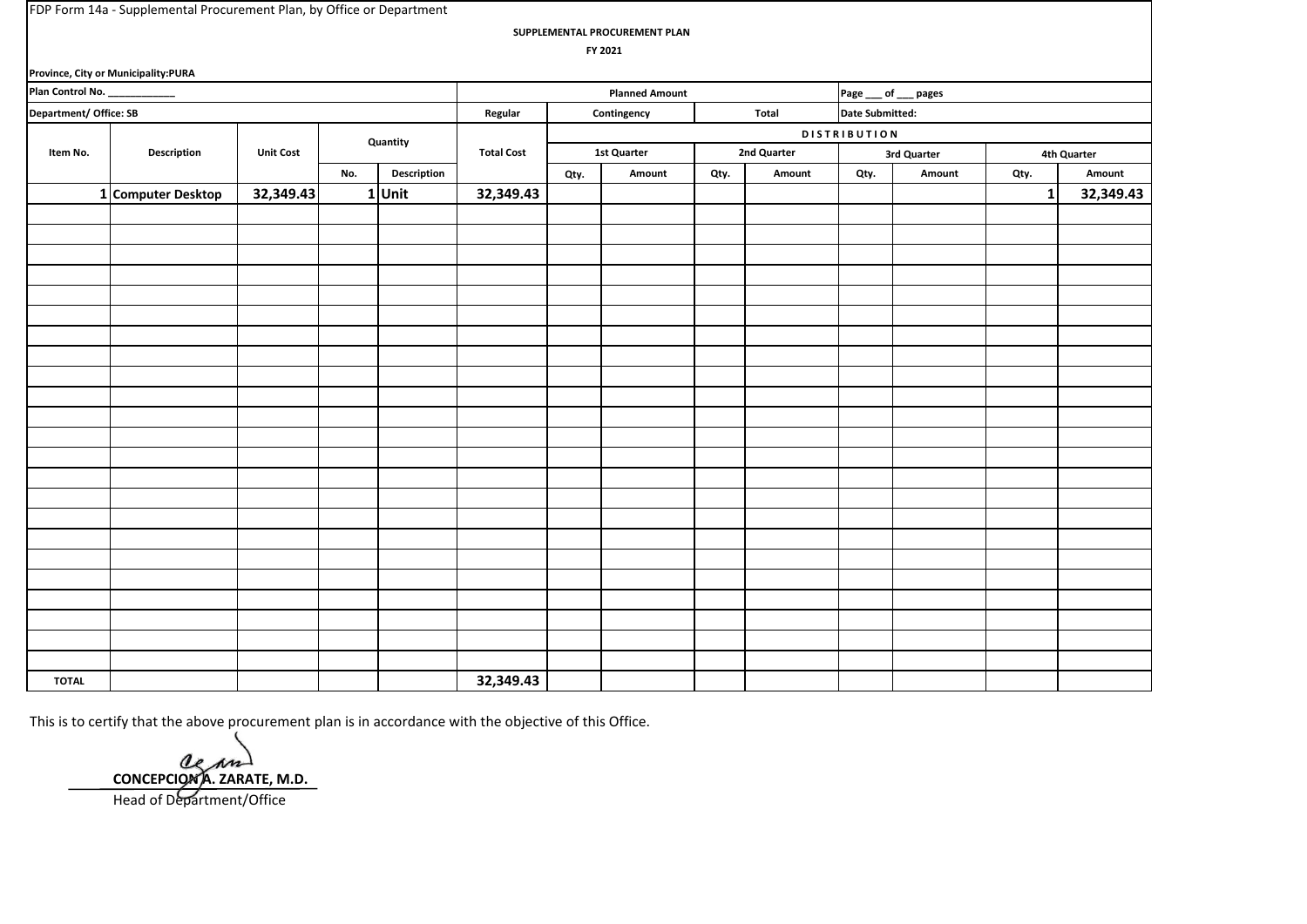**Province, City or Municipality:PURA**

**SUPPLEMENTAL PROCUREMENT PLAN**

 **FY 2021**

|                              | <b>Province, City or Municipality:PURA</b> |                  |     |             |                   |      |                       |      |                     |                        |                       |              |             |
|------------------------------|--------------------------------------------|------------------|-----|-------------|-------------------|------|-----------------------|------|---------------------|------------------------|-----------------------|--------------|-------------|
| Plan Control No. ___________ |                                            |                  |     |             |                   |      | <b>Planned Amount</b> |      |                     |                        | Page ___ of ___ pages |              |             |
| Department/ Office: HRMO     |                                            |                  |     |             | Regular           |      | Contingency           |      | Total               | <b>Date Submitted:</b> |                       |              |             |
|                              |                                            |                  |     | Quantity    |                   |      |                       |      | <b>DISTRIBUTION</b> |                        |                       |              |             |
| Item No.                     | Description                                | <b>Unit Cost</b> |     |             | <b>Total Cost</b> |      | 1st Quarter           |      | 2nd Quarter         |                        | 3rd Quarter           |              | 4th Quarter |
|                              |                                            |                  | No. | Description |                   | Qty. | Amount                | Qty. | Amount              | Qty.                   | Amount                | Qty.         | Amount      |
|                              | 1 Inverter Aircon                          | 37,600.00        |     | $1$ Unit    | 37,600.00         |      |                       |      |                     |                        |                       | $\mathbf{1}$ | 37,600.00   |
|                              | 2 Saya Mobile                              | 3,916.32         |     | 3 Unit      | 11,748.97         |      |                       |      |                     |                        |                       | $\vert$ 3    | 11,748.97   |
|                              | 3 Biometric                                | 3,698.33         |     | 3 Unit      | 11,095.00         |      |                       |      |                     |                        |                       | $\mathbf{3}$ | 11,095.00   |
|                              |                                            |                  |     |             |                   |      |                       |      |                     |                        |                       |              |             |
|                              |                                            |                  |     |             |                   |      |                       |      |                     |                        |                       |              |             |
|                              |                                            |                  |     |             |                   |      |                       |      |                     |                        |                       |              |             |
|                              |                                            |                  |     |             |                   |      |                       |      |                     |                        |                       |              |             |
|                              |                                            |                  |     |             |                   |      |                       |      |                     |                        |                       |              |             |
|                              |                                            |                  |     |             |                   |      |                       |      |                     |                        |                       |              |             |
|                              |                                            |                  |     |             |                   |      |                       |      |                     |                        |                       |              |             |
|                              |                                            |                  |     |             |                   |      |                       |      |                     |                        |                       |              |             |
|                              |                                            |                  |     |             |                   |      |                       |      |                     |                        |                       |              |             |
|                              |                                            |                  |     |             |                   |      |                       |      |                     |                        |                       |              |             |
|                              |                                            |                  |     |             |                   |      |                       |      |                     |                        |                       |              |             |
|                              |                                            |                  |     |             |                   |      |                       |      |                     |                        |                       |              |             |
|                              |                                            |                  |     |             |                   |      |                       |      |                     |                        |                       |              |             |
|                              |                                            |                  |     |             |                   |      |                       |      |                     |                        |                       |              |             |
|                              |                                            |                  |     |             |                   |      |                       |      |                     |                        |                       |              |             |
|                              |                                            |                  |     |             |                   |      |                       |      |                     |                        |                       |              |             |
|                              |                                            |                  |     |             |                   |      |                       |      |                     |                        |                       |              |             |
|                              |                                            |                  |     |             |                   |      |                       |      |                     |                        |                       |              |             |
|                              |                                            |                  |     |             |                   |      |                       |      |                     |                        |                       |              |             |
|                              |                                            |                  |     |             |                   |      |                       |      |                     |                        |                       |              |             |
|                              |                                            |                  |     |             |                   |      |                       |      |                     |                        |                       |              |             |
| <b>TOTAL</b>                 |                                            |                  |     |             | 60,443.97         |      |                       |      |                     |                        |                       |              |             |

This is to certify that the above procurement plan is in accordance with the objective of this Office.

Muno **MELANIELE.** RUFINO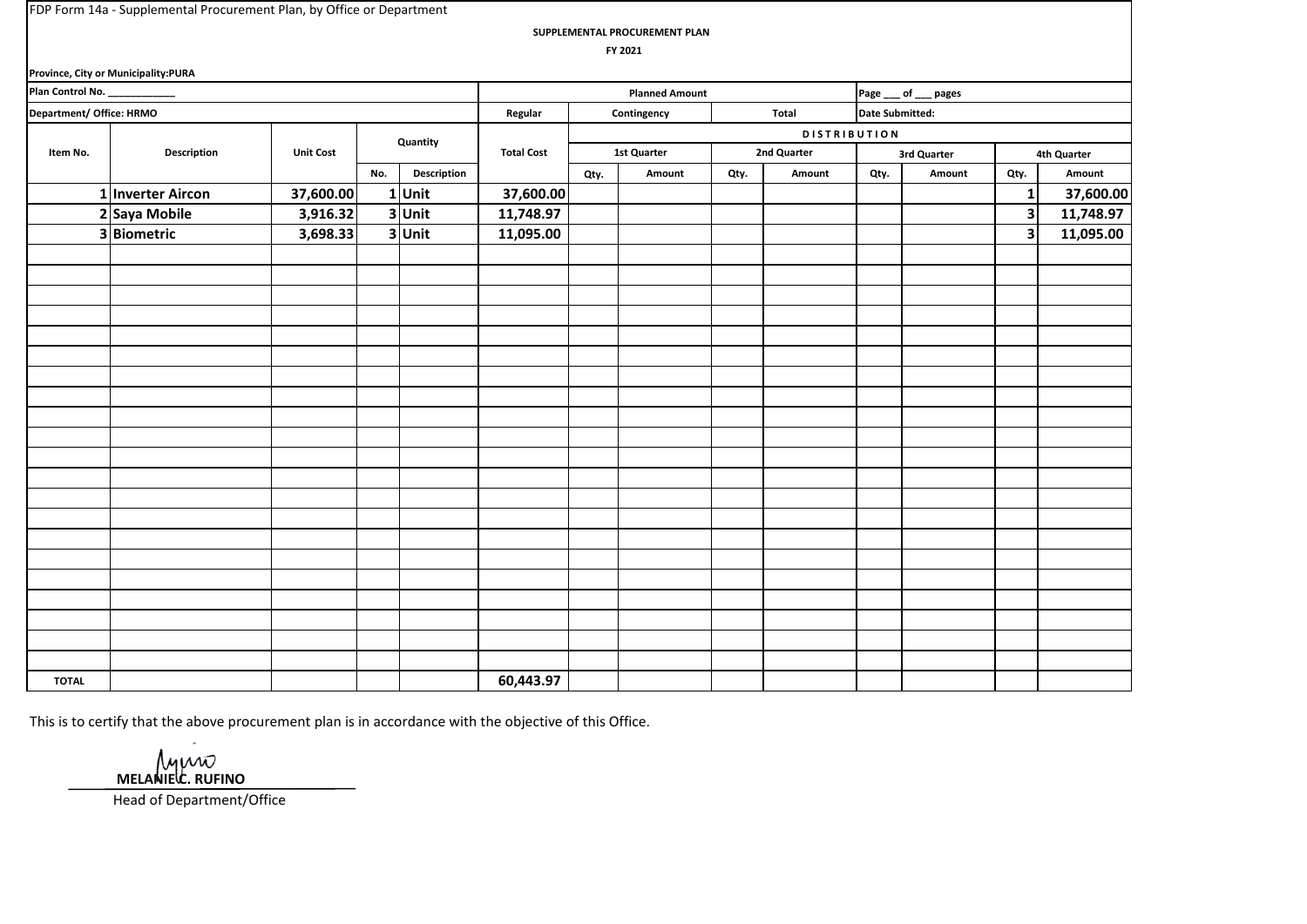**SUPPLEMENTAL PROCUREMENT PLAN**

 **FY 2021**

|                          | Province, City or Municipality:PURA |                  |     |             |                   |      |                       |      |             |                        |             |          |             |
|--------------------------|-------------------------------------|------------------|-----|-------------|-------------------|------|-----------------------|------|-------------|------------------------|-------------|----------|-------------|
| Plan Control No. ___     |                                     |                  |     |             |                   |      | <b>Planned Amount</b> |      |             | Page __ of __ pages    |             |          |             |
| Department/ Office: MPDO |                                     |                  |     |             | Regular           |      | Contingency           |      | Total       | <b>Date Submitted:</b> |             |          |             |
|                          |                                     |                  |     | Quantity    |                   |      |                       |      |             | <b>DISTRIBUTION</b>    |             |          |             |
| Item No.                 | Description                         | <b>Unit Cost</b> |     |             | <b>Total Cost</b> |      | <b>1st Quarter</b>    |      | 2nd Quarter |                        | 3rd Quarter |          | 4th Quarter |
|                          |                                     |                  | No. | Description |                   | Qty. | Amount                | Qty. | Amount      | Qty.                   | Amount      | Qty.     | Amount      |
|                          | 1 Printer                           | 9,468.09         |     | $2$ Unit    | 18,936.17         |      |                       |      |             | $\mathbf{2}$           | 18,936.17   |          |             |
|                          | 2 Computer Desktop                  | 36,505.32        |     | 1 Unit      | 36,505.32         |      |                       |      |             |                        |             | $1\vert$ | 36,505.32   |
|                          | 3 Laminating Machine                | 7,500.00         |     | 1 Unit      | 7,500.00          |      |                       |      |             |                        |             | $1\vert$ | 7,500.00    |
|                          |                                     |                  |     |             |                   |      |                       |      |             |                        |             |          |             |
|                          |                                     |                  |     |             |                   |      |                       |      |             |                        |             |          |             |
|                          |                                     |                  |     |             |                   |      |                       |      |             |                        |             |          |             |
|                          |                                     |                  |     |             |                   |      |                       |      |             |                        |             |          |             |
|                          |                                     |                  |     |             |                   |      |                       |      |             |                        |             |          |             |
|                          |                                     |                  |     |             |                   |      |                       |      |             |                        |             |          |             |
|                          |                                     |                  |     |             |                   |      |                       |      |             |                        |             |          |             |
|                          |                                     |                  |     |             |                   |      |                       |      |             |                        |             |          |             |
|                          |                                     |                  |     |             |                   |      |                       |      |             |                        |             |          |             |
|                          |                                     |                  |     |             |                   |      |                       |      |             |                        |             |          |             |
|                          |                                     |                  |     |             |                   |      |                       |      |             |                        |             |          |             |
|                          |                                     |                  |     |             |                   |      |                       |      |             |                        |             |          |             |
|                          |                                     |                  |     |             |                   |      |                       |      |             |                        |             |          |             |
|                          |                                     |                  |     |             |                   |      |                       |      |             |                        |             |          |             |
|                          |                                     |                  |     |             |                   |      |                       |      |             |                        |             |          |             |
|                          |                                     |                  |     |             |                   |      |                       |      |             |                        |             |          |             |
|                          |                                     |                  |     |             |                   |      |                       |      |             |                        |             |          |             |
|                          |                                     |                  |     |             |                   |      |                       |      |             |                        |             |          |             |
|                          |                                     |                  |     |             |                   |      |                       |      |             |                        |             |          |             |
|                          |                                     |                  |     |             |                   |      |                       |      |             |                        |             |          |             |
|                          |                                     |                  |     |             |                   |      |                       |      |             |                        |             |          |             |
| <b>TOTAL</b>             |                                     |                  |     |             | 62,941.49         |      |                       |      |             |                        |             |          |             |

This is to certify that the above procurement plan is in accordance with the objective of this Office.

 **ENGR. ABEGEL A. PAGATPATAN**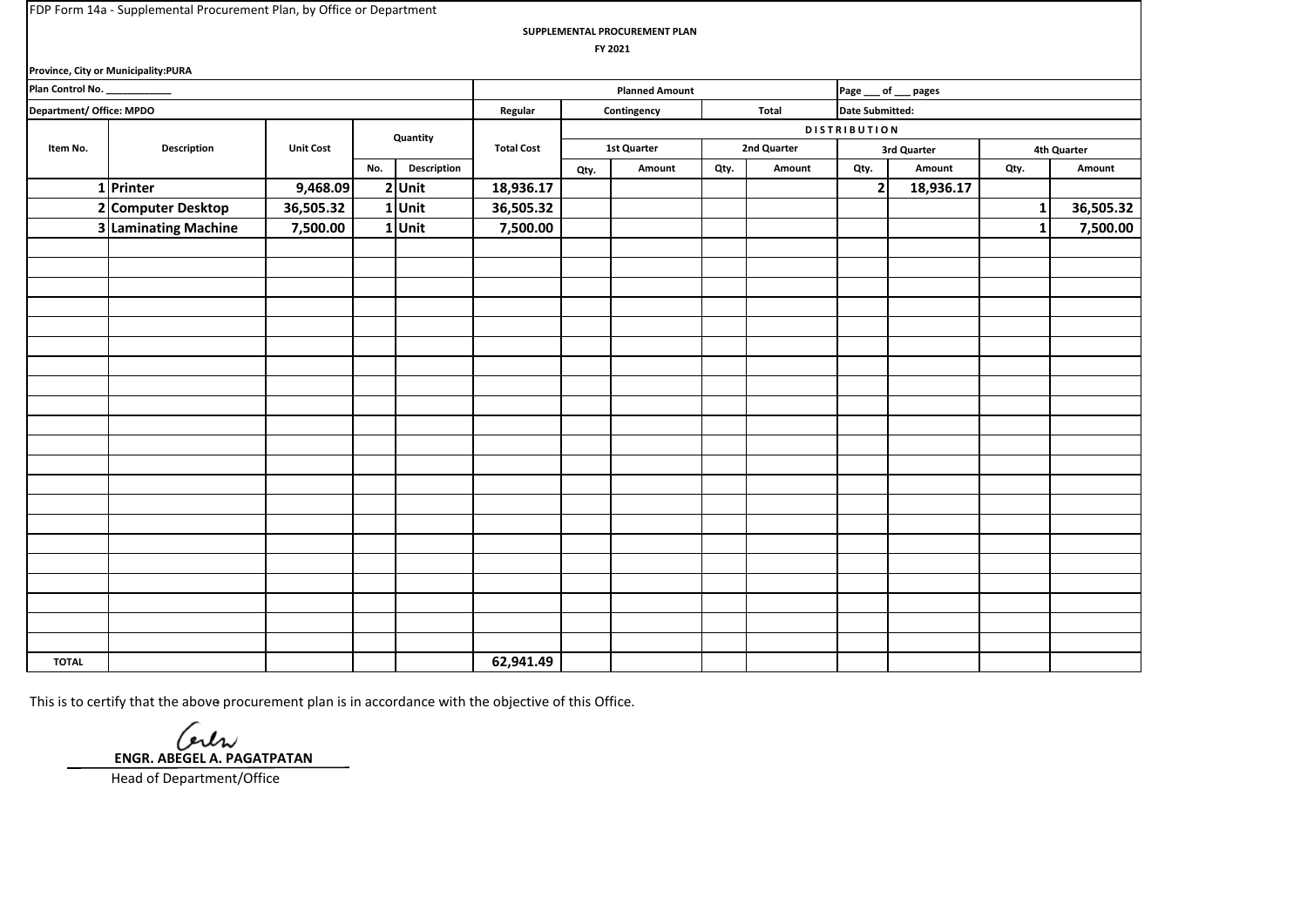**SUPPLEMENTAL PROCUREMENT PLAN**

 **FY 2021**

|                              | Province, City or Municipality:PURA |                  |     |             |                   |      |                       |      |                     |                     |             |      |             |
|------------------------------|-------------------------------------|------------------|-----|-------------|-------------------|------|-----------------------|------|---------------------|---------------------|-------------|------|-------------|
| Plan Control No. ___________ |                                     |                  |     |             |                   |      | <b>Planned Amount</b> |      |                     | Page __ of __ pages |             |      |             |
| Department/ Office: LCR      |                                     |                  |     |             | Regular           |      | Contingency           |      | Total               | Date Submitted:     |             |      |             |
|                              |                                     |                  |     | Quantity    |                   |      |                       |      | <b>DISTRIBUTION</b> |                     |             |      |             |
| Item No.                     | Description                         | <b>Unit Cost</b> |     |             | <b>Total Cost</b> |      | <b>1st Quarter</b>    |      | 2nd Quarter         |                     | 3rd Quarter |      | 4th Quarter |
|                              |                                     |                  | No. | Description |                   | Qty. | Amount                | Qty. | Amount              | Qty.                | Amount      | Qty. | Amount      |
|                              | 1 Computer Desktop                  | 36,787.24        |     | $1$ Unit    | 36,787.24         |      |                       |      |                     |                     |             | 1    | 36,787.24   |
|                              |                                     |                  |     |             |                   |      |                       |      |                     |                     |             |      |             |
|                              |                                     |                  |     |             |                   |      |                       |      |                     |                     |             |      |             |
|                              |                                     |                  |     |             |                   |      |                       |      |                     |                     |             |      |             |
|                              |                                     |                  |     |             |                   |      |                       |      |                     |                     |             |      |             |
|                              |                                     |                  |     |             |                   |      |                       |      |                     |                     |             |      |             |
|                              |                                     |                  |     |             |                   |      |                       |      |                     |                     |             |      |             |
|                              |                                     |                  |     |             |                   |      |                       |      |                     |                     |             |      |             |
|                              |                                     |                  |     |             |                   |      |                       |      |                     |                     |             |      |             |
|                              |                                     |                  |     |             |                   |      |                       |      |                     |                     |             |      |             |
|                              |                                     |                  |     |             |                   |      |                       |      |                     |                     |             |      |             |
|                              |                                     |                  |     |             |                   |      |                       |      |                     |                     |             |      |             |
|                              |                                     |                  |     |             |                   |      |                       |      |                     |                     |             |      |             |
|                              |                                     |                  |     |             |                   |      |                       |      |                     |                     |             |      |             |
|                              |                                     |                  |     |             |                   |      |                       |      |                     |                     |             |      |             |
|                              |                                     |                  |     |             |                   |      |                       |      |                     |                     |             |      |             |
|                              |                                     |                  |     |             |                   |      |                       |      |                     |                     |             |      |             |
|                              |                                     |                  |     |             |                   |      |                       |      |                     |                     |             |      |             |
|                              |                                     |                  |     |             |                   |      |                       |      |                     |                     |             |      |             |
|                              |                                     |                  |     |             |                   |      |                       |      |                     |                     |             |      |             |
|                              |                                     |                  |     |             |                   |      |                       |      |                     |                     |             |      |             |
|                              |                                     |                  |     |             |                   |      |                       |      |                     |                     |             |      |             |
|                              |                                     |                  |     |             |                   |      |                       |      |                     |                     |             |      |             |
|                              |                                     |                  |     |             |                   |      |                       |      |                     |                     |             |      |             |
| <b>TOTAL</b>                 |                                     |                  |     |             | 36,787.24         |      |                       |      |                     |                     |             |      |             |

Aun  **LYDIA RESOS**

Head of Department/Office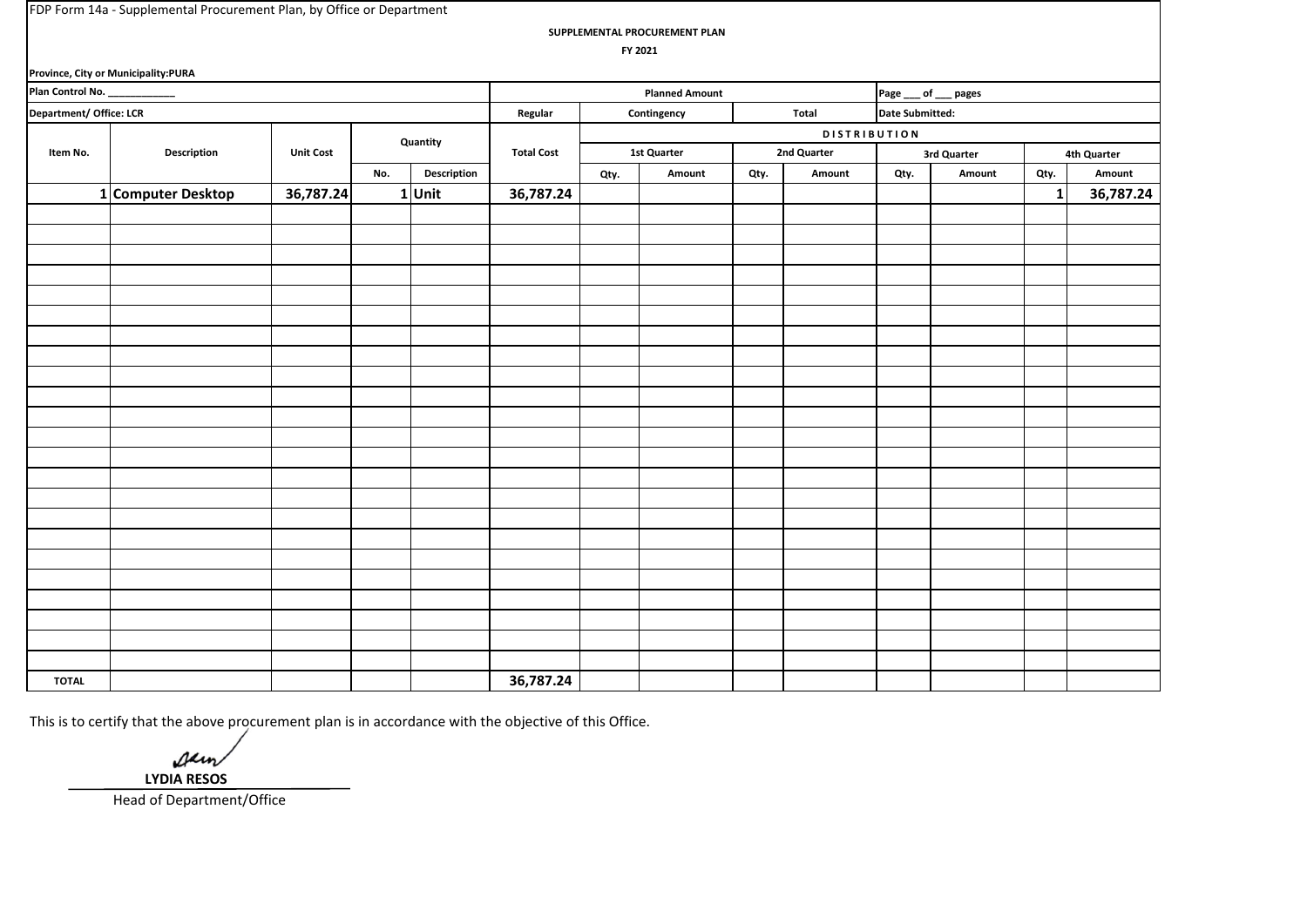**SUPPLEMENTAL PROCUREMENT PLAN**

 **FY 2021**

|                              | Province, City or Municipality:PURA |                  |     |             |                   |      |                       |      |             |                        |             |      |             |
|------------------------------|-------------------------------------|------------------|-----|-------------|-------------------|------|-----------------------|------|-------------|------------------------|-------------|------|-------------|
| Plan Control No. ___________ |                                     |                  |     |             |                   |      | <b>Planned Amount</b> |      |             | Page ___ of ___ pages  |             |      |             |
|                              | Department/ Office: TREASURY OFFICE |                  |     |             | Regular           |      | Contingency           |      | Total       | <b>Date Submitted:</b> |             |      |             |
|                              |                                     |                  |     | Quantity    |                   |      |                       |      |             | <b>DISTRIBUTION</b>    |             |      |             |
| Item No.                     | Description                         | <b>Unit Cost</b> |     |             | <b>Total Cost</b> |      | <b>1st Quarter</b>    |      | 2nd Quarter |                        | 3rd Quarter |      | 4th Quarter |
|                              |                                     |                  | No. | Description |                   | Qty. | Amount                | Qty. | Amount      | Qty.                   | Amount      | Qty. | Amount      |
|                              | 1 Computer Desktop                  | 36,696.81        |     | $1$ set     | 36,696.81         |      |                       |      |             | $\mathbf{1}$           | 36,969.81   |      |             |
|                              | $2$ Laptop                          | 33,172.87        |     | $1$ unit    | 33,172.87         |      |                       |      |             | $\mathbf{1}$           | 33,172.87   |      |             |
|                              |                                     |                  |     |             |                   |      |                       |      |             |                        |             |      |             |
|                              |                                     |                  |     |             |                   |      |                       |      |             |                        |             |      |             |
|                              |                                     |                  |     |             |                   |      |                       |      |             |                        |             |      |             |
|                              |                                     |                  |     |             |                   |      |                       |      |             |                        |             |      |             |
|                              |                                     |                  |     |             |                   |      |                       |      |             |                        |             |      |             |
|                              |                                     |                  |     |             |                   |      |                       |      |             |                        |             |      |             |
|                              |                                     |                  |     |             |                   |      |                       |      |             |                        |             |      |             |
|                              |                                     |                  |     |             |                   |      |                       |      |             |                        |             |      |             |
|                              |                                     |                  |     |             |                   |      |                       |      |             |                        |             |      |             |
|                              |                                     |                  |     |             |                   |      |                       |      |             |                        |             |      |             |
|                              |                                     |                  |     |             |                   |      |                       |      |             |                        |             |      |             |
|                              |                                     |                  |     |             |                   |      |                       |      |             |                        |             |      |             |
|                              |                                     |                  |     |             |                   |      |                       |      |             |                        |             |      |             |
|                              |                                     |                  |     |             |                   |      |                       |      |             |                        |             |      |             |
|                              |                                     |                  |     |             |                   |      |                       |      |             |                        |             |      |             |
|                              |                                     |                  |     |             |                   |      |                       |      |             |                        |             |      |             |
|                              |                                     |                  |     |             |                   |      |                       |      |             |                        |             |      |             |
|                              |                                     |                  |     |             |                   |      |                       |      |             |                        |             |      |             |
|                              |                                     |                  |     |             |                   |      |                       |      |             |                        |             |      |             |
|                              |                                     |                  |     |             |                   |      |                       |      |             |                        |             |      |             |
|                              |                                     |                  |     |             |                   |      |                       |      |             |                        |             |      |             |
|                              |                                     |                  |     |             |                   |      |                       |      |             |                        |             |      |             |
| <b>TOTAL</b>                 |                                     |                  |     |             | 69,869.68         |      |                       |      |             |                        |             |      |             |

 **MARILYN P. CORTES**

Head of Department/Office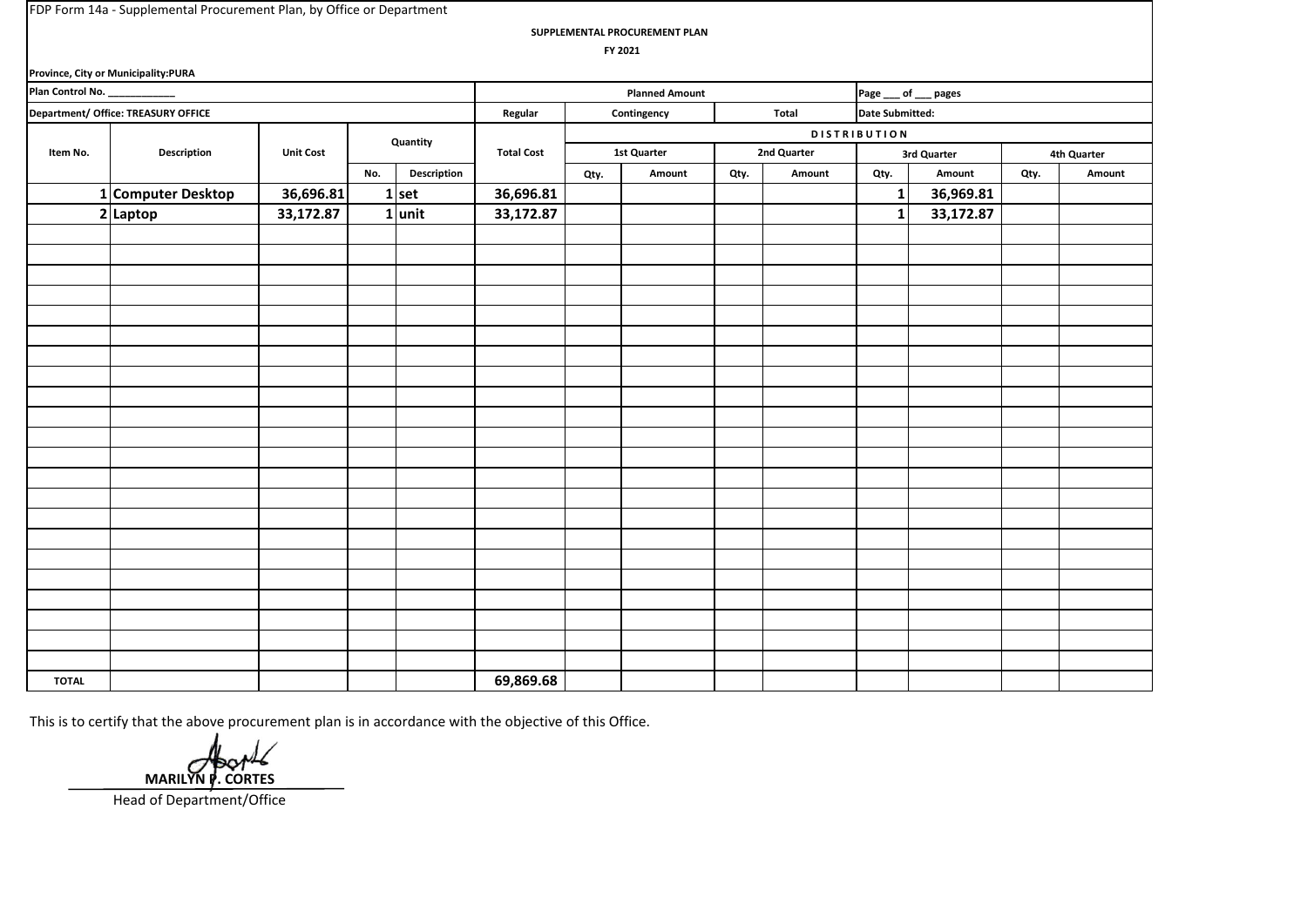**SUPPLEMENTAL PROCUREMENT PLAN**

 **FY 2021**

|                               | Province, City or Municipality:PURA   |                  |             |             |                   |      |                       |      |                     |                        |                     |      |             |
|-------------------------------|---------------------------------------|------------------|-------------|-------------|-------------------|------|-----------------------|------|---------------------|------------------------|---------------------|------|-------------|
| Plan Control No. ____________ |                                       |                  |             |             |                   |      | <b>Planned Amount</b> |      |                     |                        | Page __ of __ pages |      |             |
|                               | Department/ Office: ASSESSOR'S OFFICE |                  |             |             | Regular           |      | Contingency           |      | Total               | <b>Date Submitted:</b> |                     |      |             |
|                               |                                       |                  |             | Quantity    |                   |      |                       |      | <b>DISTRIBUTION</b> |                        |                     |      |             |
| Item No.                      | <b>Description</b>                    | <b>Unit Cost</b> |             |             | <b>Total Cost</b> |      | 1st Quarter           |      | 2nd Quarter         |                        | 3rd Quarter         |      | 4th Quarter |
|                               |                                       |                  | No.         | Description |                   | Qty. | Amount                | Qty. | Amount              | Qty.                   | Amount              | Qty. | Amount      |
|                               | 1 Samsung Galaxy Tab A7               | 16,990.00        |             | 1 Unit      | 16,990.00         |      |                       |      |                     | 1                      | 16,990.00           |      |             |
|                               | Installation of window                |                  |             |             |                   |      |                       |      |                     |                        |                     |      |             |
|                               | $2$ blinds                            | 16,200.00        | $\mathbf 1$ |             | 16,200.00         |      |                       |      |                     |                        |                     | 1    | 16,200.00   |
|                               |                                       |                  |             |             |                   |      |                       |      |                     |                        |                     |      |             |
|                               |                                       |                  |             |             |                   |      |                       |      |                     |                        |                     |      |             |
|                               |                                       |                  |             |             |                   |      |                       |      |                     |                        |                     |      |             |
|                               |                                       |                  |             |             |                   |      |                       |      |                     |                        |                     |      |             |
|                               |                                       |                  |             |             |                   |      |                       |      |                     |                        |                     |      |             |
|                               |                                       |                  |             |             |                   |      |                       |      |                     |                        |                     |      |             |
|                               |                                       |                  |             |             |                   |      |                       |      |                     |                        |                     |      |             |
|                               |                                       |                  |             |             |                   |      |                       |      |                     |                        |                     |      |             |
|                               |                                       |                  |             |             |                   |      |                       |      |                     |                        |                     |      |             |
|                               |                                       |                  |             |             |                   |      |                       |      |                     |                        |                     |      |             |
|                               |                                       |                  |             |             |                   |      |                       |      |                     |                        |                     |      |             |
|                               |                                       |                  |             |             |                   |      |                       |      |                     |                        |                     |      |             |
|                               |                                       |                  |             |             |                   |      |                       |      |                     |                        |                     |      |             |
|                               |                                       |                  |             |             |                   |      |                       |      |                     |                        |                     |      |             |
|                               |                                       |                  |             |             |                   |      |                       |      |                     |                        |                     |      |             |
|                               |                                       |                  |             |             |                   |      |                       |      |                     |                        |                     |      |             |
|                               |                                       |                  |             |             |                   |      |                       |      |                     |                        |                     |      |             |
|                               |                                       |                  |             |             |                   |      |                       |      |                     |                        |                     |      |             |
| <b>TOTAL</b>                  |                                       |                  |             |             | 33,190.00         |      |                       |      |                     |                        |                     |      |             |

This is to certify that the above procurement plan is in accordance with the objective of this Office.

(Cand ) **REYNALDO CONCEPCION**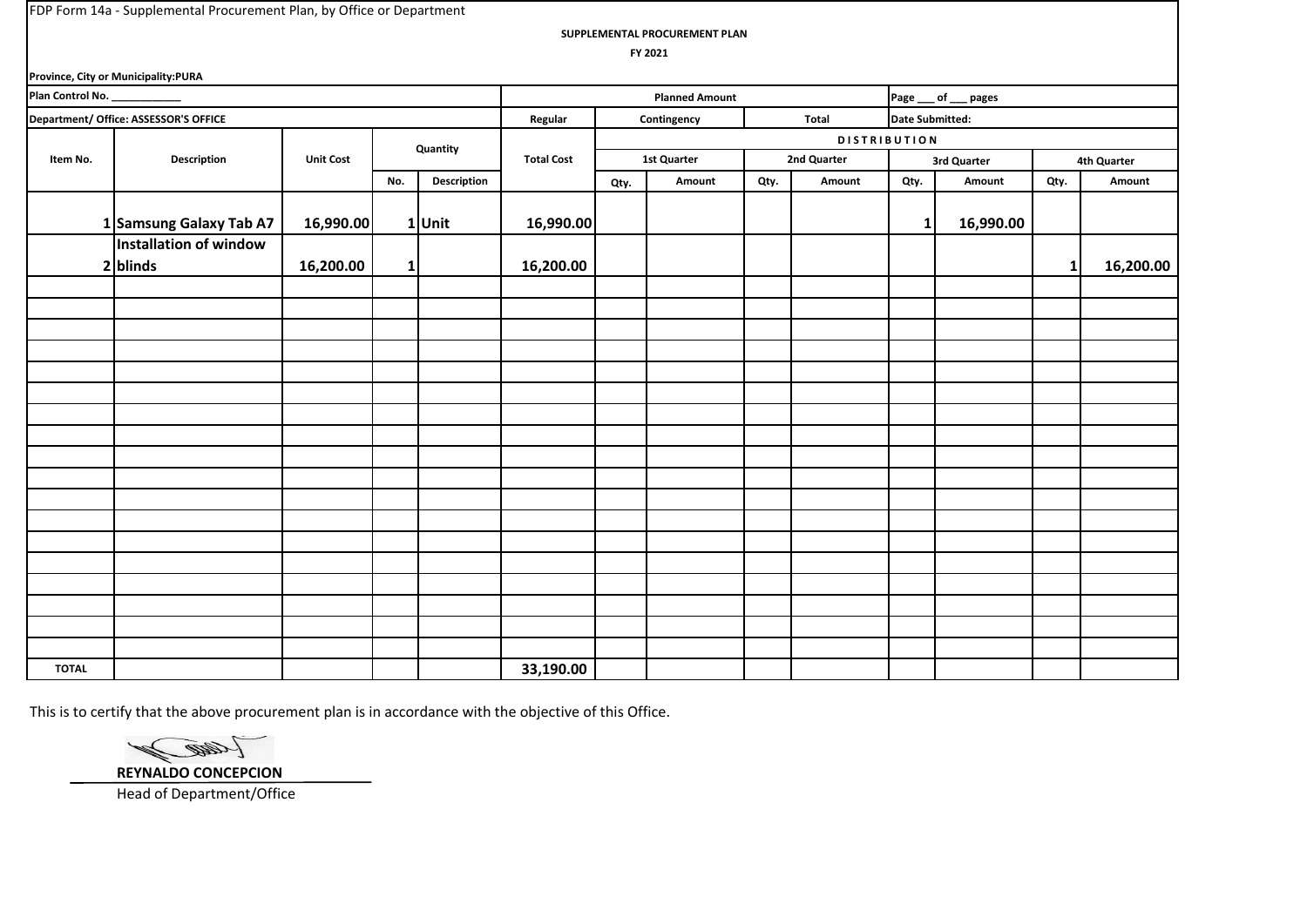**SUPPLEMENTAL PROCUREMENT PLAN**

 **FY 2021**

|                              | Province, City or Municipality:PURA    |                  |     |             |                   |      |                       |      |             |                        |             |      |             |
|------------------------------|----------------------------------------|------------------|-----|-------------|-------------------|------|-----------------------|------|-------------|------------------------|-------------|------|-------------|
| Plan Control No. ___________ |                                        |                  |     |             |                   |      | <b>Planned Amount</b> |      |             | Page ___ of ___ pages  |             |      |             |
|                              | Department/ Office: AGRICULTURE OFFICE |                  |     |             | Regular           |      | Contingency           |      | Total       | <b>Date Submitted:</b> |             |      |             |
|                              |                                        |                  |     | Quantity    |                   |      |                       |      |             | <b>DISTRIBUTION</b>    |             |      |             |
| Item No.                     | Description                            | <b>Unit Cost</b> |     |             | <b>Total Cost</b> |      | 1st Quarter           |      | 2nd Quarter |                        | 3rd Quarter |      | 4th Quarter |
|                              |                                        |                  | No. | Description |                   | Qty. | Amount                | Qty. | Amount      | Qty.                   | Amount      | Qty. | Amount      |
|                              | 1Tablet                                | 40,000.00        |     | 1 Unit      | 40,000.00         |      |                       |      |             | $\mathbf{1}$           | 40,000.00   |      |             |
|                              | 2 Tent Canopy                          | 40,000.00        |     | $1$ pc      | 40,000.00         |      |                       |      |             | $1\overline{ }$        | 40,000.00   |      |             |
|                              | 3 Monoblock Chair                      | 410.00           |     | $20$ pcs    | 8,200.00          |      |                       |      |             |                        |             | 20   | 8,200.00    |
|                              |                                        |                  |     |             |                   |      |                       |      |             |                        |             |      |             |
|                              |                                        |                  |     |             |                   |      |                       |      |             |                        |             |      |             |
|                              |                                        |                  |     |             |                   |      |                       |      |             |                        |             |      |             |
|                              |                                        |                  |     |             |                   |      |                       |      |             |                        |             |      |             |
|                              |                                        |                  |     |             |                   |      |                       |      |             |                        |             |      |             |
|                              |                                        |                  |     |             |                   |      |                       |      |             |                        |             |      |             |
|                              |                                        |                  |     |             |                   |      |                       |      |             |                        |             |      |             |
|                              |                                        |                  |     |             |                   |      |                       |      |             |                        |             |      |             |
|                              |                                        |                  |     |             |                   |      |                       |      |             |                        |             |      |             |
|                              |                                        |                  |     |             |                   |      |                       |      |             |                        |             |      |             |
|                              |                                        |                  |     |             |                   |      |                       |      |             |                        |             |      |             |
|                              |                                        |                  |     |             |                   |      |                       |      |             |                        |             |      |             |
|                              |                                        |                  |     |             |                   |      |                       |      |             |                        |             |      |             |
|                              |                                        |                  |     |             |                   |      |                       |      |             |                        |             |      |             |
|                              |                                        |                  |     |             |                   |      |                       |      |             |                        |             |      |             |
|                              |                                        |                  |     |             |                   |      |                       |      |             |                        |             |      |             |
|                              |                                        |                  |     |             |                   |      |                       |      |             |                        |             |      |             |
|                              |                                        |                  |     |             |                   |      |                       |      |             |                        |             |      |             |
|                              |                                        |                  |     |             |                   |      |                       |      |             |                        |             |      |             |
|                              |                                        |                  |     |             |                   |      |                       |      |             |                        |             |      |             |
|                              |                                        |                  |     |             |                   |      |                       |      |             |                        |             |      |             |
| <b>TOTAL</b>                 |                                        |                  |     |             | 88,200.00         |      |                       |      |             |                        |             |      |             |

This is to certify that the above procurement plan is in accordance with the objective of this Office.

Amdarbar  **ADORACION DAYAG**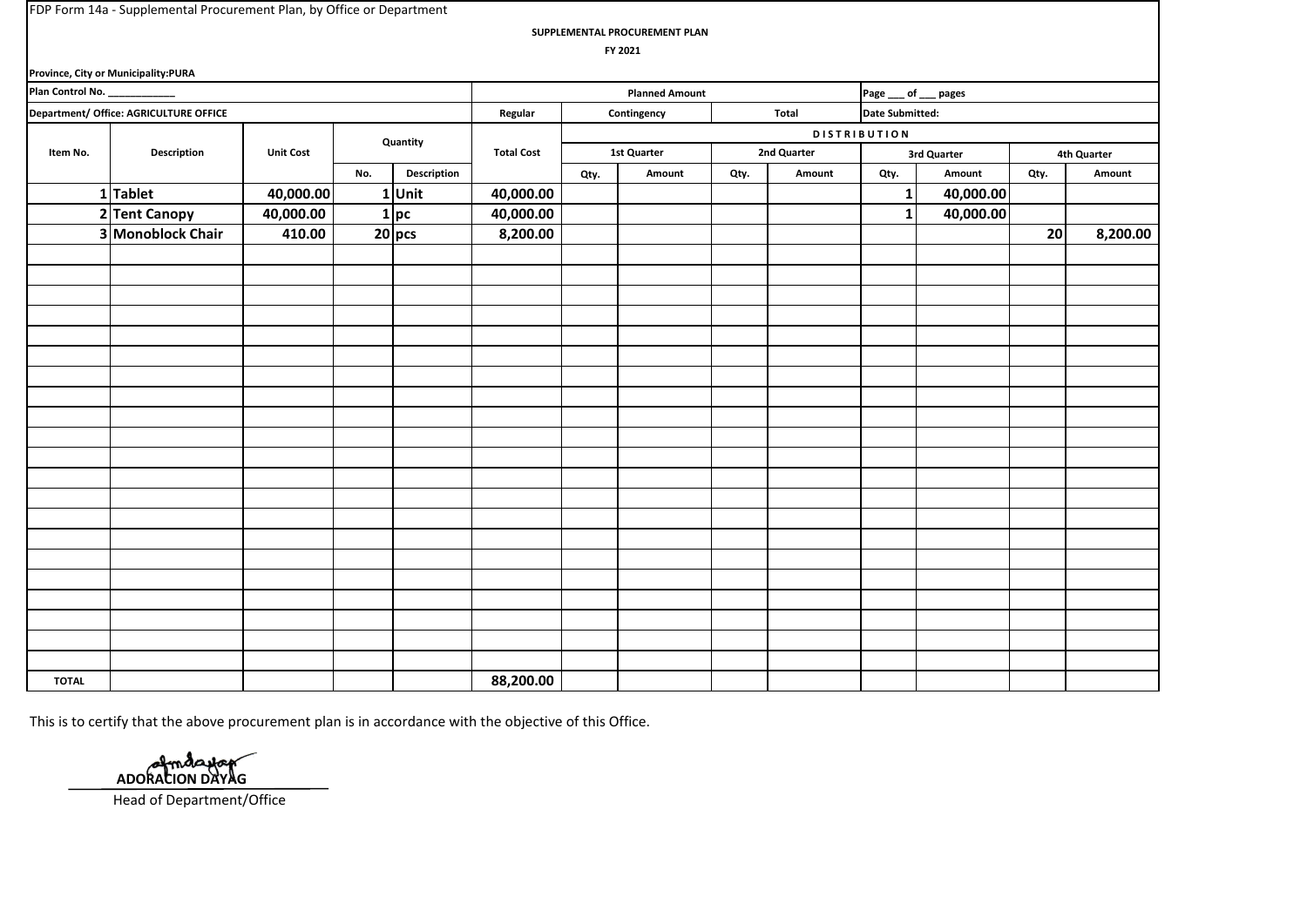| FDP Form 14a - Supplemental Procurement Plan, by Office or Department |  |
|-----------------------------------------------------------------------|--|
|-----------------------------------------------------------------------|--|

**SUPPLEMENTAL PROCUREMENT PLAN**

 **FY 2021**

|                                                         | Province, City or Municipality:PURA |                  |     |                    |                   |      |                       |      |             |                        |             |                |             |
|---------------------------------------------------------|-------------------------------------|------------------|-----|--------------------|-------------------|------|-----------------------|------|-------------|------------------------|-------------|----------------|-------------|
|                                                         |                                     |                  |     |                    |                   |      | <b>Planned Amount</b> |      |             | Page ___ of ___ pages  |             |                |             |
| Plan Control No. ___________<br>Department/ Office: MEO |                                     |                  |     |                    | Regular           |      | Contingency           |      | Total       | <b>Date Submitted:</b> |             |                |             |
|                                                         |                                     |                  |     | Quantity           |                   |      |                       |      |             | <b>DISTRIBUTION</b>    |             |                |             |
| Item No.                                                | Description                         | <b>Unit Cost</b> |     |                    | <b>Total Cost</b> |      | <b>1st Quarter</b>    |      | 2nd Quarter |                        | 3rd Quarter |                | 4th Quarter |
|                                                         |                                     |                  | No. | <b>Description</b> |                   | Qty. | Amount                | Qty. | Amount      | Qty.                   | Amount      | Qty.           | Amount      |
|                                                         | 1 Laptop                            | 40,000.00        |     | $1$ Unit           | 40,000.00         |      |                       |      |             |                        |             | 1 <sup>1</sup> | 40,000.00   |
|                                                         |                                     |                  |     |                    |                   |      |                       |      |             |                        |             |                |             |
|                                                         |                                     |                  |     |                    |                   |      |                       |      |             |                        |             |                |             |
|                                                         |                                     |                  |     |                    |                   |      |                       |      |             |                        |             |                |             |
|                                                         |                                     |                  |     |                    |                   |      |                       |      |             |                        |             |                |             |
|                                                         |                                     |                  |     |                    |                   |      |                       |      |             |                        |             |                |             |
|                                                         |                                     |                  |     |                    |                   |      |                       |      |             |                        |             |                |             |
|                                                         |                                     |                  |     |                    |                   |      |                       |      |             |                        |             |                |             |
|                                                         |                                     |                  |     |                    |                   |      |                       |      |             |                        |             |                |             |
|                                                         |                                     |                  |     |                    |                   |      |                       |      |             |                        |             |                |             |
|                                                         |                                     |                  |     |                    |                   |      |                       |      |             |                        |             |                |             |
|                                                         |                                     |                  |     |                    |                   |      |                       |      |             |                        |             |                |             |
|                                                         |                                     |                  |     |                    |                   |      |                       |      |             |                        |             |                |             |
|                                                         |                                     |                  |     |                    |                   |      |                       |      |             |                        |             |                |             |
|                                                         |                                     |                  |     |                    |                   |      |                       |      |             |                        |             |                |             |
|                                                         |                                     |                  |     |                    |                   |      |                       |      |             |                        |             |                |             |
|                                                         |                                     |                  |     |                    |                   |      |                       |      |             |                        |             |                |             |
|                                                         |                                     |                  |     |                    |                   |      |                       |      |             |                        |             |                |             |
|                                                         |                                     |                  |     |                    |                   |      |                       |      |             |                        |             |                |             |
|                                                         |                                     |                  |     |                    |                   |      |                       |      |             |                        |             |                |             |
|                                                         |                                     |                  |     |                    |                   |      |                       |      |             |                        |             |                |             |
|                                                         |                                     |                  |     |                    |                   |      |                       |      |             |                        |             |                |             |
|                                                         |                                     |                  |     |                    |                   |      |                       |      |             |                        |             |                |             |
|                                                         |                                     |                  |     |                    |                   |      |                       |      |             |                        |             |                |             |
| <b>TOTAL</b>                                            |                                     |                  |     |                    | 40,000.00         |      |                       |      |             |                        |             |                |             |

 **ENGR. MARVIN BAÑAGA** Head of Department/Office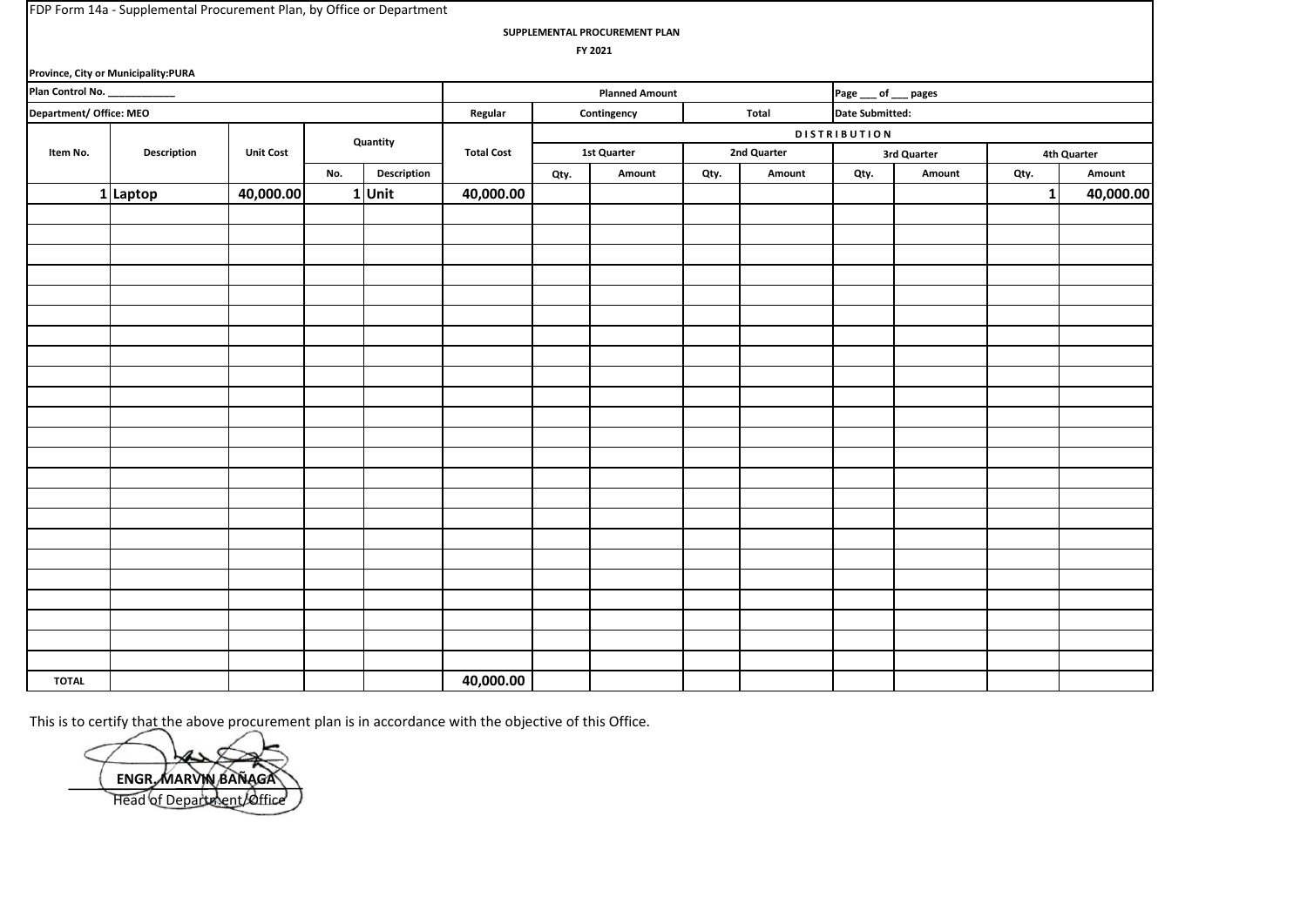**SUPPLEMENTAL PROCUREMENT PLAN**

 **FY 2021**

|                               | Province, City or Municipality:PURA |                  |     |                |                   |      |                       |      |             |                        |                       |              |             |
|-------------------------------|-------------------------------------|------------------|-----|----------------|-------------------|------|-----------------------|------|-------------|------------------------|-----------------------|--------------|-------------|
| Plan Control No. ____________ |                                     |                  |     |                |                   |      | <b>Planned Amount</b> |      |             |                        | Page ___ of ___ pages |              |             |
| Department/ Office: MSWDO     |                                     |                  |     |                | Regular           |      | Contingency           |      | Total       | <b>Date Submitted:</b> |                       |              |             |
|                               |                                     |                  |     | Quantity       |                   |      |                       |      |             | <b>DISTRIBUTION</b>    |                       |              |             |
| Item No.                      | <b>Description</b>                  | <b>Unit Cost</b> |     |                | <b>Total Cost</b> |      | 1st Quarter           |      | 2nd Quarter |                        | 3rd Quarter           |              | 4th Quarter |
|                               |                                     |                  | No. | Description    |                   | Qty. | Amount                | Qty. | Amount      | Qty.                   | Amount                | Qty.         | Amount      |
|                               | 1 Speaker                           | 17,000.00        |     | 1 pc           | 17,000.00         |      |                       |      |             | 1                      | 17,000.00             |              |             |
|                               | 2 Computer Desktop                  | 27,000.00        | 1   | Unit           | 27,000.00         |      |                       |      |             | 1                      | 27,000.00             |              |             |
|                               | 3 Computer Desktop                  | 29,999.73        |     | $1$ Set        | 29,999.73         |      |                       |      |             |                        |                       | $\mathbf{1}$ | 29,999.73   |
|                               | 4 Cabinet                           | 11,700.00        | 1   | $\mathsf{p}$ c | 11,700.00         |      |                       |      |             |                        |                       | $\mathbf{1}$ | 11,700.00   |
|                               |                                     |                  |     |                |                   |      |                       |      |             |                        |                       |              |             |
|                               |                                     |                  |     |                |                   |      |                       |      |             |                        |                       |              |             |
|                               |                                     |                  |     |                |                   |      |                       |      |             |                        |                       |              |             |
|                               |                                     |                  |     |                |                   |      |                       |      |             |                        |                       |              |             |
|                               |                                     |                  |     |                |                   |      |                       |      |             |                        |                       |              |             |
|                               |                                     |                  |     |                |                   |      |                       |      |             |                        |                       |              |             |
|                               |                                     |                  |     |                |                   |      |                       |      |             |                        |                       |              |             |
|                               |                                     |                  |     |                |                   |      |                       |      |             |                        |                       |              |             |
|                               |                                     |                  |     |                |                   |      |                       |      |             |                        |                       |              |             |
|                               |                                     |                  |     |                |                   |      |                       |      |             |                        |                       |              |             |
|                               |                                     |                  |     |                |                   |      |                       |      |             |                        |                       |              |             |
|                               |                                     |                  |     |                |                   |      |                       |      |             |                        |                       |              |             |
|                               |                                     |                  |     |                |                   |      |                       |      |             |                        |                       |              |             |
|                               |                                     |                  |     |                |                   |      |                       |      |             |                        |                       |              |             |
|                               |                                     |                  |     |                |                   |      |                       |      |             |                        |                       |              |             |
|                               |                                     |                  |     |                |                   |      |                       |      |             |                        |                       |              |             |
|                               |                                     |                  |     |                |                   |      |                       |      |             |                        |                       |              |             |
|                               |                                     |                  |     |                |                   |      |                       |      |             |                        |                       |              |             |
|                               |                                     |                  |     |                |                   |      |                       |      |             |                        |                       |              |             |
|                               |                                     |                  |     |                |                   |      |                       |      |             |                        |                       |              |             |
| <b>TOTAL</b>                  |                                     |                  |     |                | 73,999.73         |      |                       |      |             |                        |                       |              |             |

This is to certify that the above procurement plan is in accordance with the objective of this Office.

 **ANALIZA A. CAMPO**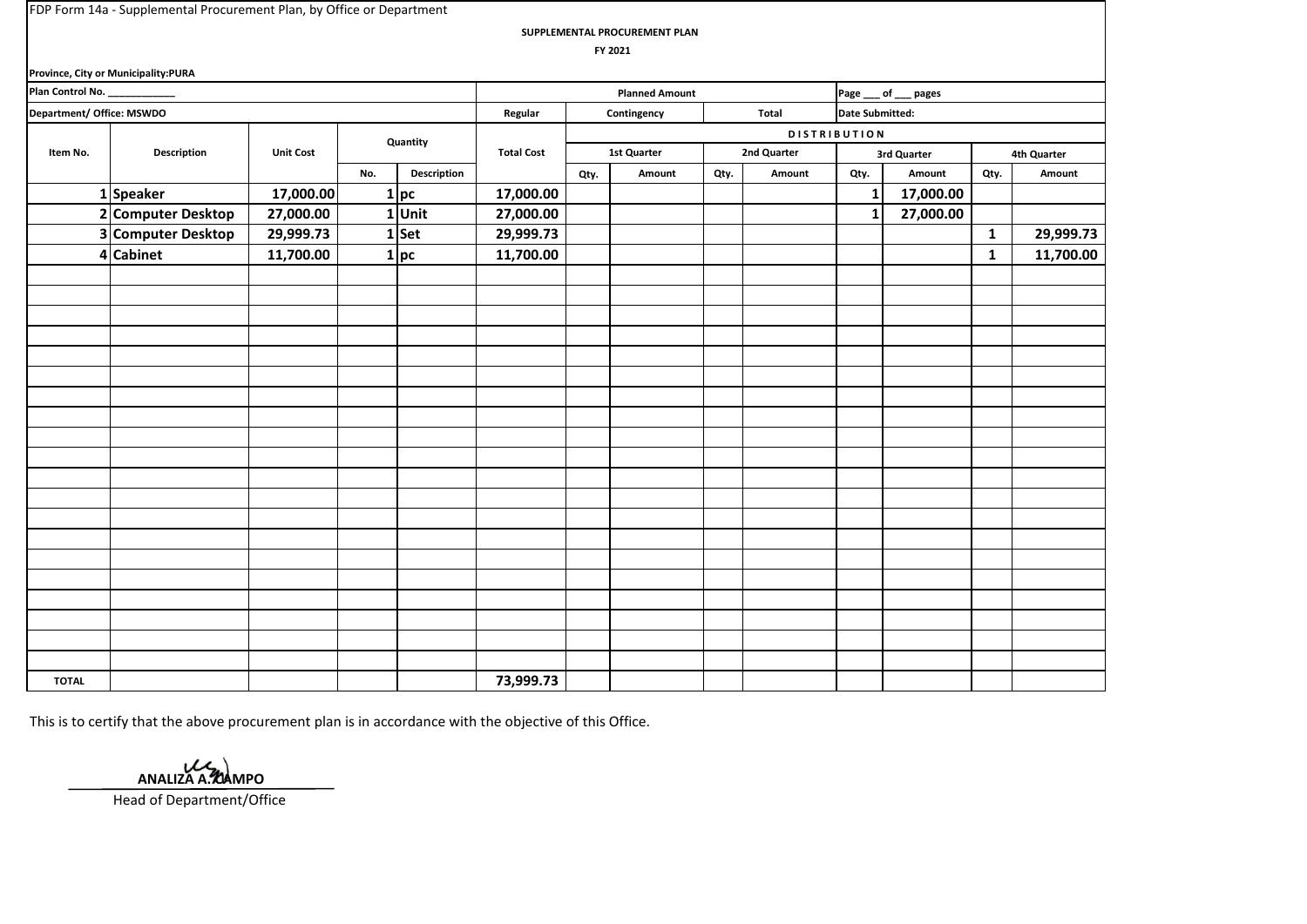**SUPPLEMENTAL PROCUREMENT PLAN**

 **FY 2021**

| Province, City or Municipality:PURA |                       |                      |              |             |                   |                        |             |                 |           |             |        |             |        |  |  |
|-------------------------------------|-----------------------|----------------------|--------------|-------------|-------------------|------------------------|-------------|-----------------|-----------|-------------|--------|-------------|--------|--|--|
| Plan Control No. _                  | <b>Planned Amount</b> |                      |              |             |                   | Page ___ of ___ pages  |             |                 |           |             |        |             |        |  |  |
| Department/ Office: MDRRMO          | Regular               | Total<br>Contingency |              |             |                   | <b>Date Submitted:</b> |             |                 |           |             |        |             |        |  |  |
|                                     |                       |                      |              |             |                   | DISTRIBUTION           |             |                 |           |             |        |             |        |  |  |
| Item No.                            | <b>Description</b>    | <b>Unit Cost</b>     | Quantity     |             | <b>Total Cost</b> |                        | 1st Quarter | 2nd Quarter     |           | 3rd Quarter |        | 4th Quarter |        |  |  |
|                                     |                       |                      | No.          | Description |                   | Qty.                   | Amount      | Qty.            | Amount    | Qty.        | Amount | Qty.        | Amount |  |  |
|                                     | Portable UV           |                      |              |             |                   |                        |             |                 |           |             |        |             |        |  |  |
|                                     | 1 Light               | 10,797.00            |              | 1Unit       | 10,797.00         |                        |             | $1\overline{ }$ | 10,797.00 |             |        |             |        |  |  |
|                                     | 2 System Unit         | 40,212.76            |              | 1 Unit      | 40,212.76         |                        |             | $\mathbf{1}$    | 40,212.76 |             |        |             |        |  |  |
|                                     | 1 Chainsaw            | 1,900.00             | $\mathbf{2}$ | pcs         | 3,800.00          |                        |             | 2 <sub>l</sub>  | 3,800.00  |             |        |             |        |  |  |
|                                     |                       |                      |              |             |                   |                        |             |                 |           |             |        |             |        |  |  |
|                                     |                       |                      |              |             |                   |                        |             |                 |           |             |        |             |        |  |  |
|                                     |                       |                      |              |             |                   |                        |             |                 |           |             |        |             |        |  |  |
|                                     |                       |                      |              |             |                   |                        |             |                 |           |             |        |             |        |  |  |
|                                     |                       |                      |              |             |                   |                        |             |                 |           |             |        |             |        |  |  |
|                                     |                       |                      |              |             |                   |                        |             |                 |           |             |        |             |        |  |  |
|                                     |                       |                      |              |             |                   |                        |             |                 |           |             |        |             |        |  |  |
|                                     |                       |                      |              |             |                   |                        |             |                 |           |             |        |             |        |  |  |
|                                     |                       |                      |              |             |                   |                        |             |                 |           |             |        |             |        |  |  |
|                                     |                       |                      |              |             |                   |                        |             |                 |           |             |        |             |        |  |  |
|                                     |                       |                      |              |             |                   |                        |             |                 |           |             |        |             |        |  |  |
|                                     |                       |                      |              |             |                   |                        |             |                 |           |             |        |             |        |  |  |
|                                     |                       |                      |              |             |                   |                        |             |                 |           |             |        |             |        |  |  |
|                                     |                       |                      |              |             |                   |                        |             |                 |           |             |        |             |        |  |  |
|                                     |                       |                      |              |             |                   |                        |             |                 |           |             |        |             |        |  |  |
|                                     |                       |                      |              |             |                   |                        |             |                 |           |             |        |             |        |  |  |
|                                     |                       |                      |              |             |                   |                        |             |                 |           |             |        |             |        |  |  |
|                                     |                       |                      |              |             |                   |                        |             |                 |           |             |        |             |        |  |  |
|                                     |                       |                      |              |             |                   |                        |             |                 |           |             |        |             |        |  |  |
|                                     |                       |                      |              |             |                   |                        |             |                 |           |             |        |             |        |  |  |
|                                     |                       |                      |              |             |                   |                        |             |                 |           |             |        |             |        |  |  |
| <b>TOTAL</b>                        |                       |                      |              |             | 54,809.76         |                        |             |                 |           |             |        |             |        |  |  |

ال<del>- AMAXIM (المراد) / AR</del>. ARSENIO SABADO III

Head of Department/Office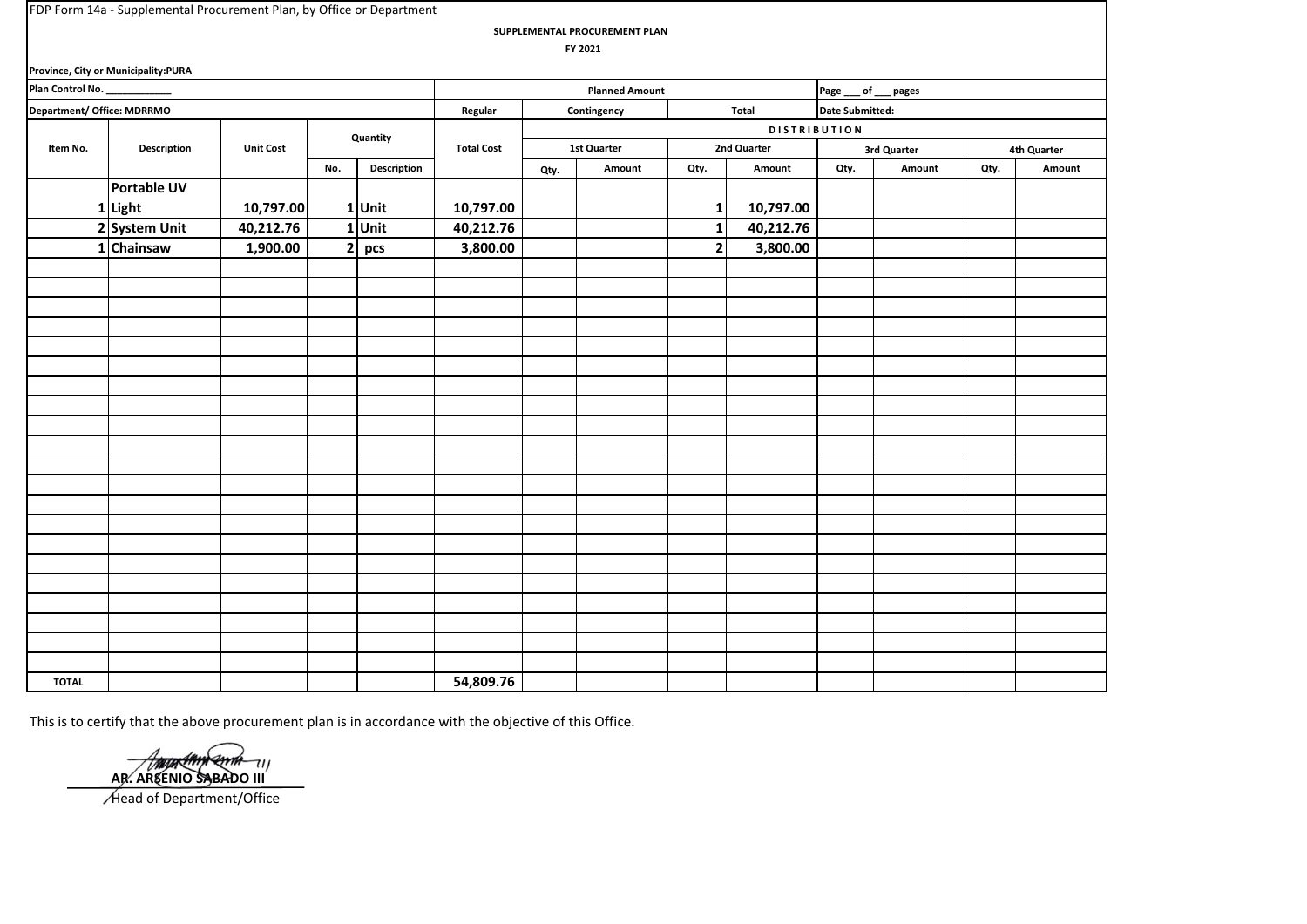| FDP Form 14a - Supplemental Procurement Plan, by Office or Department |                                       |                  |          |                     |                   |                      |                       |                       |                |             |                        |  |                |  |  |
|-----------------------------------------------------------------------|---------------------------------------|------------------|----------|---------------------|-------------------|----------------------|-----------------------|-----------------------|----------------|-------------|------------------------|--|----------------|--|--|
| SUPPLEMENTAL PROCUREMENT PLAN                                         |                                       |                  |          |                     |                   |                      |                       |                       |                |             |                        |  |                |  |  |
|                                                                       |                                       |                  |          |                     |                   |                      | FY 2021               |                       |                |             |                        |  |                |  |  |
|                                                                       | Province, City or Municipality:PURA   |                  |          |                     |                   |                      |                       |                       |                |             |                        |  |                |  |  |
| Plan Control No.                                                      |                                       |                  |          |                     |                   |                      | <b>Planned Amount</b> | Page ___ of ___ pages |                |             |                        |  |                |  |  |
|                                                                       | Department/ Office: ACCOUNTING OFFICE |                  |          |                     | Regular           | Contingency<br>Total |                       |                       |                |             | <b>Date Submitted:</b> |  |                |  |  |
|                                                                       |                                       |                  |          | <b>DISTRIBUTION</b> |                   |                      |                       |                       |                |             |                        |  |                |  |  |
| Item No.                                                              | Description                           | <b>Unit Cost</b> | Quantity |                     | <b>Total Cost</b> | 1st Quarter          |                       | 2nd Quarter           |                | 3rd Quarter |                        |  | 4th Quarter    |  |  |
|                                                                       |                                       |                  | No.      | Description         |                   |                      | Amount<br>Qty.        |                       | Qty.<br>Amount |             | Qty.<br>Amount         |  | Qty.<br>Amount |  |  |
|                                                                       | <b>NONE</b>                           |                  |          |                     |                   |                      |                       |                       |                |             |                        |  |                |  |  |
|                                                                       |                                       |                  |          |                     |                   |                      |                       |                       |                |             |                        |  |                |  |  |
|                                                                       |                                       |                  |          |                     |                   |                      |                       |                       |                |             |                        |  |                |  |  |
|                                                                       |                                       |                  |          |                     |                   |                      |                       |                       |                |             |                        |  |                |  |  |
|                                                                       |                                       |                  |          |                     |                   |                      |                       |                       |                |             |                        |  |                |  |  |
|                                                                       |                                       |                  |          |                     |                   |                      |                       |                       |                |             |                        |  |                |  |  |
|                                                                       |                                       |                  |          |                     |                   |                      |                       |                       |                |             |                        |  |                |  |  |
|                                                                       |                                       |                  |          |                     |                   |                      |                       |                       |                |             |                        |  |                |  |  |
|                                                                       |                                       |                  |          |                     |                   |                      |                       |                       |                |             |                        |  |                |  |  |
|                                                                       |                                       |                  |          |                     |                   |                      |                       |                       |                |             |                        |  |                |  |  |
|                                                                       |                                       |                  |          |                     |                   |                      |                       |                       |                |             |                        |  |                |  |  |
|                                                                       |                                       |                  |          |                     |                   |                      |                       |                       |                |             |                        |  |                |  |  |
|                                                                       |                                       |                  |          |                     |                   |                      |                       |                       |                |             |                        |  |                |  |  |
|                                                                       |                                       |                  |          |                     |                   |                      |                       |                       |                |             |                        |  |                |  |  |
|                                                                       |                                       |                  |          |                     |                   |                      |                       |                       |                |             |                        |  |                |  |  |
|                                                                       |                                       |                  |          |                     |                   |                      |                       |                       |                |             |                        |  |                |  |  |
|                                                                       |                                       |                  |          |                     |                   |                      |                       |                       |                |             |                        |  |                |  |  |
|                                                                       |                                       |                  |          |                     |                   |                      |                       |                       |                |             |                        |  |                |  |  |
|                                                                       |                                       |                  |          |                     |                   |                      |                       |                       |                |             |                        |  |                |  |  |
|                                                                       |                                       |                  |          |                     |                   |                      |                       |                       |                |             |                        |  |                |  |  |
|                                                                       |                                       |                  |          |                     |                   |                      |                       |                       |                |             |                        |  |                |  |  |
|                                                                       |                                       |                  |          |                     |                   |                      |                       |                       |                |             |                        |  |                |  |  |
|                                                                       |                                       |                  |          |                     |                   |                      |                       |                       |                |             |                        |  |                |  |  |
|                                                                       |                                       |                  |          |                     |                   |                      |                       |                       |                |             |                        |  |                |  |  |
| <b>TOTAL</b>                                                          |                                       |                  |          |                     | $\sim$            |                      |                       |                       |                |             |                        |  |                |  |  |

 **ARLEE P. AYSON**

Head of Department/Office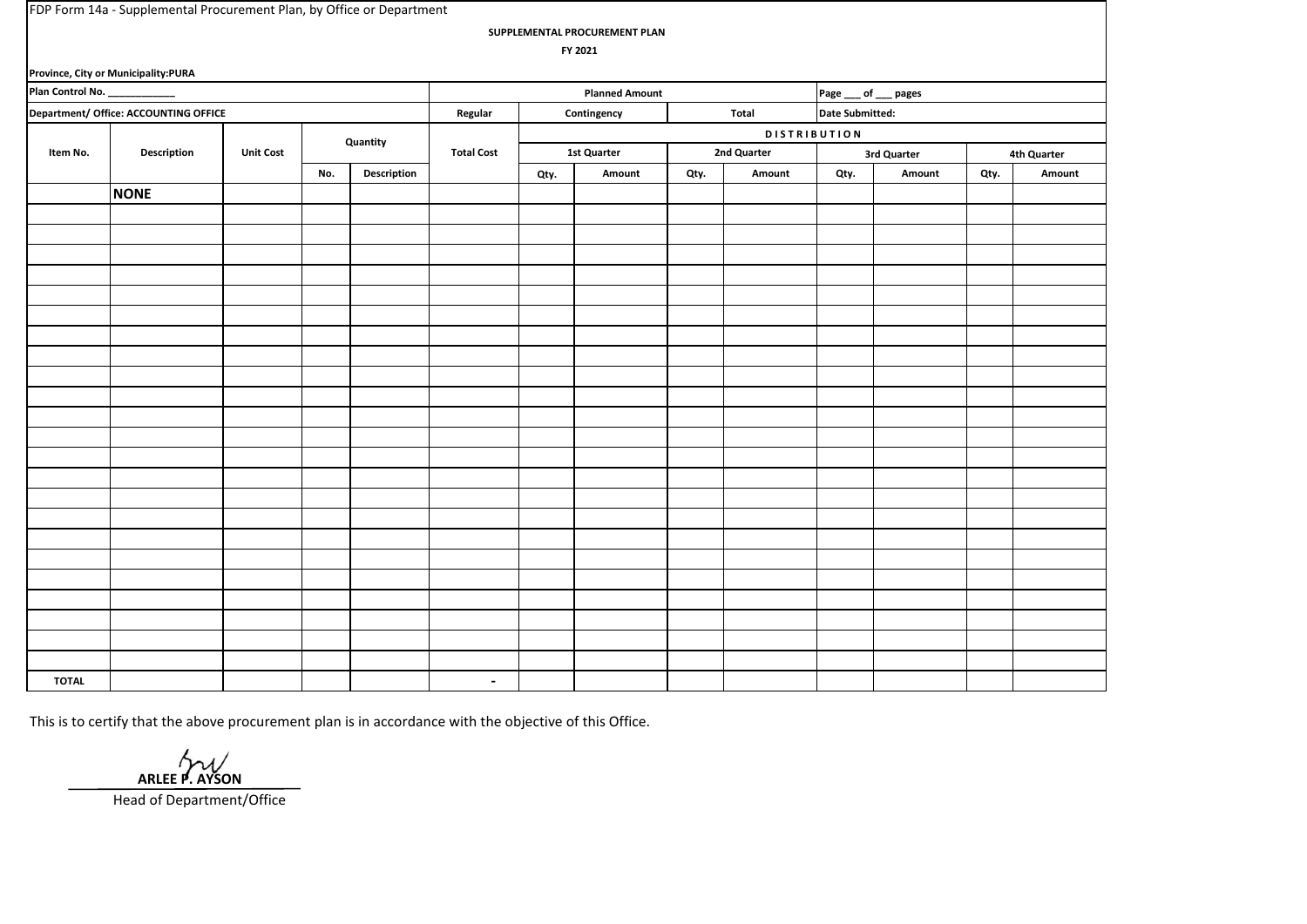| FDP Form 14a - Supplemental Procurement Plan, by Office or Department |  |
|-----------------------------------------------------------------------|--|
|-----------------------------------------------------------------------|--|

**SUPPLEMENTAL PROCUREMENT PLAN**

 **FY 2021**

| Province, City or Municipality:PURA |                       |                  |          |             |                   |                      |        |             |        |                 |                |             |        |  |
|-------------------------------------|-----------------------|------------------|----------|-------------|-------------------|----------------------|--------|-------------|--------|-----------------|----------------|-------------|--------|--|
| Plan Control No. ___________        | <b>Planned Amount</b> |                  |          |             |                   | Page __ of __ pages  |        |             |        |                 |                |             |        |  |
| Department/Office:                  |                       |                  |          |             | Regular           | Total<br>Contingency |        |             |        | Date Submitted: |                |             |        |  |
|                                     | <b>Description</b>    |                  | Quantity |             | <b>Total Cost</b> | <b>DISTRIBUTION</b>  |        |             |        |                 |                |             |        |  |
| Item No.                            |                       | <b>Unit Cost</b> |          |             |                   | <b>1st Quarter</b>   |        | 2nd Quarter |        | 3rd Quarter     |                | 4th Quarter |        |  |
|                                     |                       |                  | No.      | Description |                   | Qty.                 | Amount | Qty.        | Amount | Qty.            | Amount         | Qty.        | Amount |  |
|                                     | <b>NONE</b>           |                  |          |             |                   |                      |        |             |        |                 |                |             |        |  |
|                                     |                       |                  |          |             |                   |                      |        |             |        |                 |                |             |        |  |
|                                     |                       |                  |          |             |                   |                      |        |             |        |                 |                |             |        |  |
|                                     |                       |                  |          |             |                   |                      |        |             |        |                 |                |             |        |  |
|                                     |                       |                  |          |             |                   |                      |        |             |        |                 |                |             |        |  |
|                                     |                       |                  |          |             |                   |                      |        |             |        |                 |                |             |        |  |
|                                     |                       |                  |          |             |                   |                      |        |             |        |                 |                |             |        |  |
|                                     |                       |                  |          |             |                   |                      |        |             |        |                 |                |             |        |  |
|                                     |                       |                  |          |             |                   |                      |        |             |        |                 |                |             |        |  |
|                                     |                       |                  |          |             |                   |                      |        |             |        |                 |                |             |        |  |
|                                     |                       |                  |          |             |                   |                      |        |             |        |                 |                |             |        |  |
|                                     |                       |                  |          |             |                   |                      |        |             |        |                 |                |             |        |  |
|                                     |                       |                  |          |             |                   |                      |        |             |        |                 |                |             |        |  |
|                                     |                       |                  |          |             |                   |                      |        |             |        |                 |                |             |        |  |
|                                     |                       |                  |          |             |                   |                      |        |             |        |                 |                |             |        |  |
|                                     |                       |                  |          |             |                   |                      |        |             |        |                 |                |             |        |  |
|                                     |                       |                  |          |             |                   |                      |        |             |        |                 |                |             |        |  |
|                                     |                       |                  |          |             |                   |                      |        |             |        |                 |                |             |        |  |
|                                     |                       |                  |          |             |                   |                      |        |             |        |                 |                |             |        |  |
|                                     |                       |                  |          |             |                   |                      |        |             |        |                 |                |             |        |  |
|                                     |                       |                  |          |             |                   |                      |        |             |        |                 |                |             |        |  |
|                                     |                       |                  |          |             |                   |                      |        |             |        |                 |                |             |        |  |
| <b>TOTAL</b>                        |                       |                  |          |             | $\sim$            |                      |        |             | 0.00   |                 | $\blacksquare$ |             |        |  |
|                                     |                       |                  |          |             |                   |                      |        |             |        |                 |                |             |        |  |

**HON. FREDDIE D. DOMINGO** Head of Department/Office